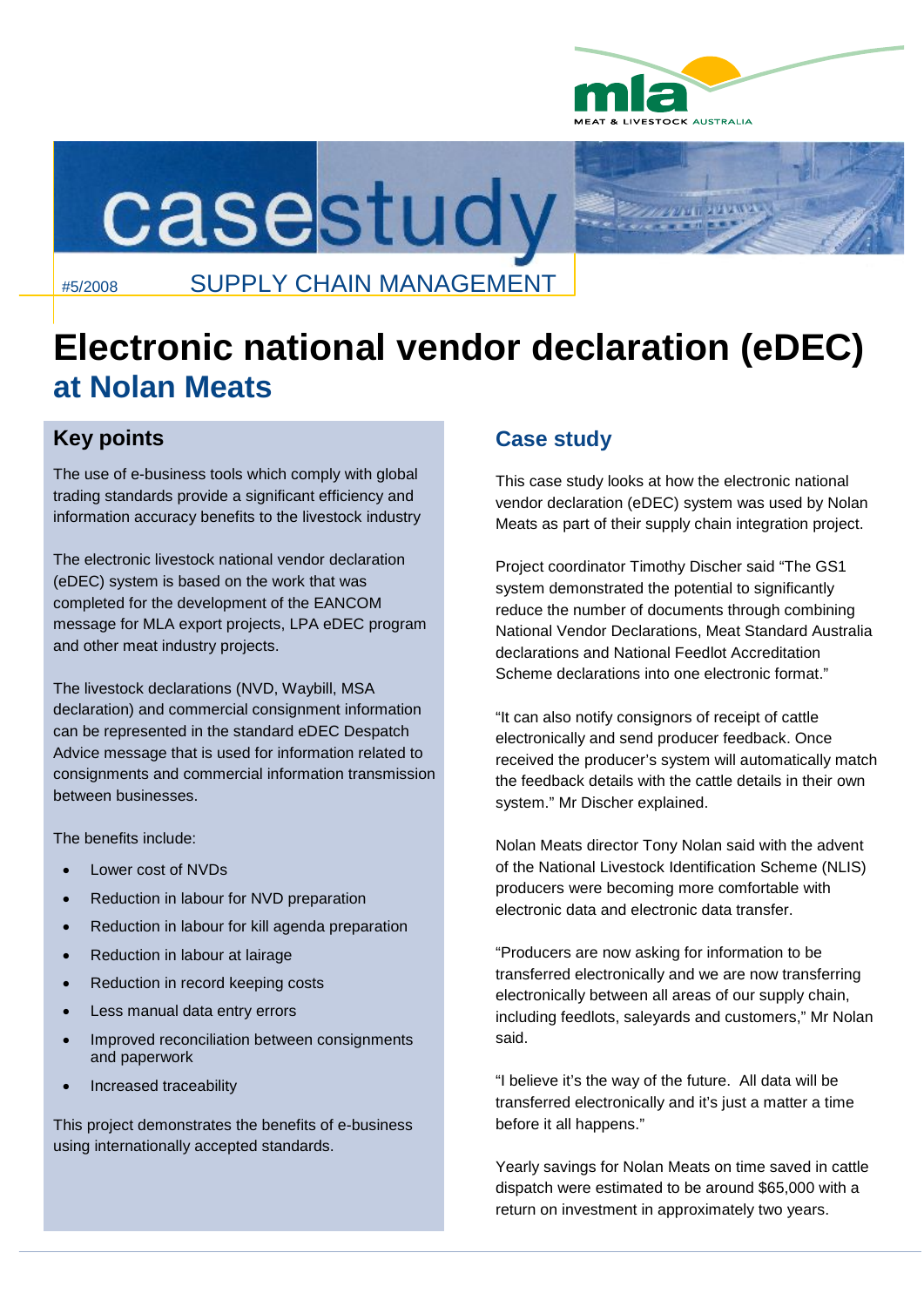#### **Background**

The eDEC system is based on the use of the GS1 system and specifically EANCOM messaging standards. There is no proprietary hardware or software. Any system vendor can develop solutions that are able to use the eDEC system. The eDEC system is a means to communicate between trading partners (producer to producer, producer to saleyard, producer to feedlot and producer/ feedlot/ saleyard to abattoir) using common standards.

The need for security has been addressed along with the regulatory requirements outlined in the various State and Commonwealth acts. At the simplest level the function of creating an eDEC electronic message is controlled by password.

#### **How the eDEC works**

The electronic Livestock Declaration (NVD, Waybill, MSA declaration and NFAS declarations) eDEC system works by recording the required declaration and commercial information by the consignor (sender).

The information is then sent electronically to the consignee. A duplicate declaration docket is generated and is signed by the consignor. The original is sent with the consignment and the duplicate is kept with the consignor.

#### **Results**

Cattle Dispatch & Receiving (for 100 head of cattle)

When the consignee (receiver) receives the cattle/ sheep they check it against the eDEC and if all is correct then generate a receipt message. This message is automatically emailed back to the consignor (sender).

The eDEC system uses the GS1 / EANCOM Despatch Advice (eDEC) message for the consignment details and the GS1 / EANCOM Receiving Advice (eDEC) message for the proof of delivery.

For security purposes the function to create eDEC specific EANCOM Despatch Advice is password protected.

#### **The Consigner (Sender)**

The consigner (sender) can generate an eDEC message by a number of different methods, these are:

- The consigners system [your on farm cattle software], through password control, creates an eDEC message. The original and duplicate eDEC NVDs are printed and the message is then sent via email to the required consignee.
- Manually enter the consignment NVD details into the eDEC messaging creator tool and with password control create eDEC message. The original and duplicate eDEC NVDs are printed and the message is then sent via email to the required consignee.

|                                                                                                                         | <b>Time Spent</b>                     |                                       | \$    |
|-------------------------------------------------------------------------------------------------------------------------|---------------------------------------|---------------------------------------|-------|
| <b>Task</b>                                                                                                             | <b>Without GS1</b>                    | <b>Actual With GS1</b>                | Saved |
| 1. Record induction of cattle with<br>weights, vendor's NVDs, market<br>access and drugs used for individual<br>animals | $(100 \times 40 \text{ sec})$ 67 Mins | $(100 \times 30 \text{ sec})$ 50 Mins | \$20  |
| 2. Produce waybill, NVD, MSA, NFAS<br>Declarations. Records kept & filed<br>for required period                         | 20 Mins (per lot)                     | 5 Mins (per lot)                      | \$5   |
| 3. Reconcile load and acknowledge<br>receipt                                                                            | 10 Mins (per lot)                     | 5 Mins (per lot)                      | \$5   |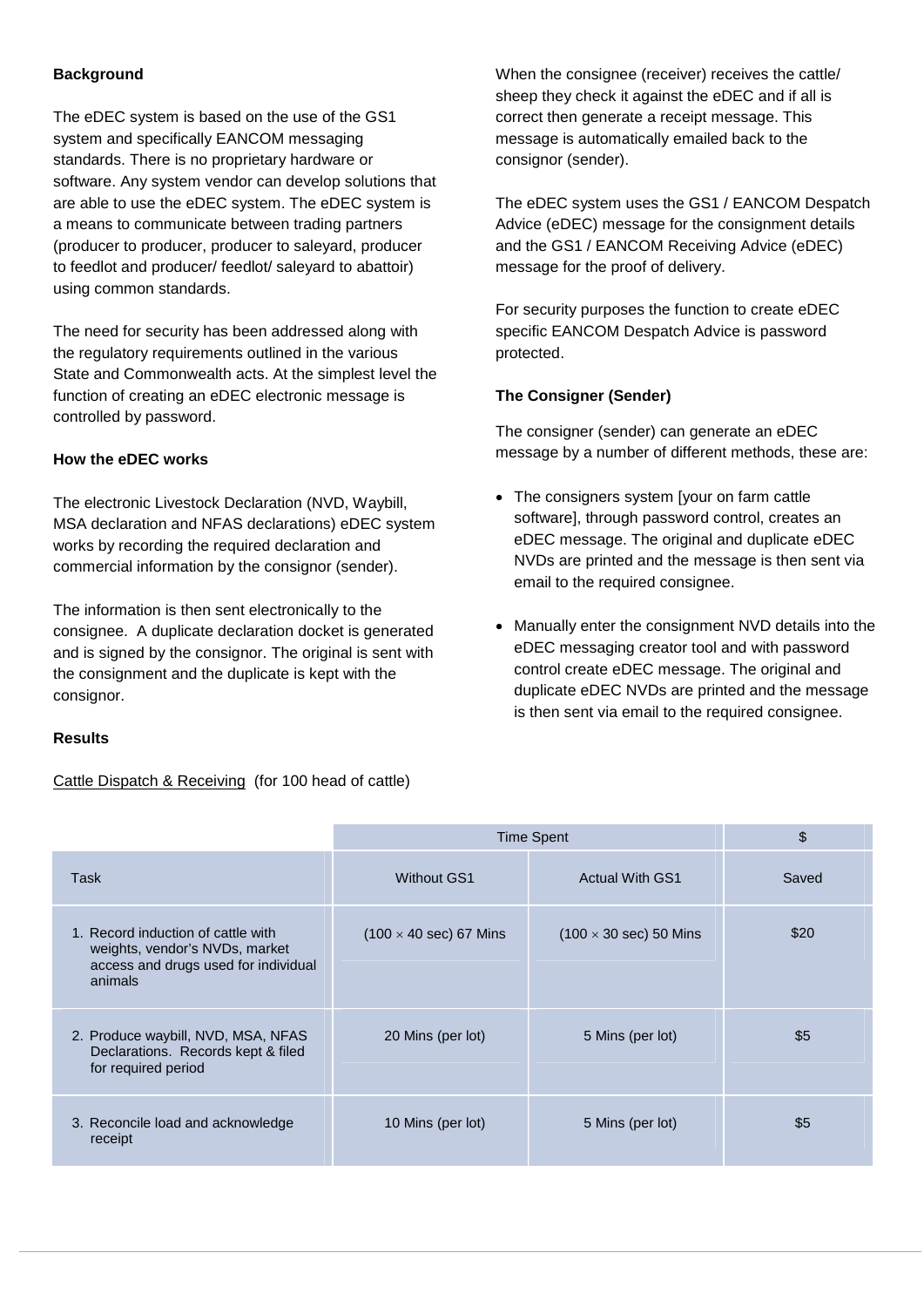

#### **The Consignee (receiver)**

The consignee (receiver) receives emailed eDEC messages for each consignment. The emails have the eDEC message as an attachment. The eDEC message creator tool takes the email attached and creates a record of the consignment. A look a like NVD, MSA declaration, NFAS declaration and state waybills can be printed showing the details of the consignment. A series of reports can be printed showing the consignment details. These details can be matched to the physical consignment. The process of receiving and matching is as follows:

• The consignees system receives an eDEC message. The message is processed by the consignees system [Feedlot software, Abattoir System, etc] and necessary reports created. An eDEC Receiving Advice receipt message is created and then sent via email to the required consignor.

 Manually enter the details of the cattle received into the eDEC messaging creator this then matches the consignment of cattle details to a specific eDEC message.

#### **Summary**

To implement the eDEC system in your organisation, you need to:

- As a producer you will need to contact MLA (LQS) to obtain eDEC registration
- Either contact your on farm software vendors and ask about the eDEC NVDs, or
- Contact MLA (LQS) to obtain the eDEC software.
- As a processor you will need to contact your software vendor and ask about the eDEC

The eDEC messaging system is based on simple email systems giving it a simple and universal interface while requiring very little bandwidth making suitable for communication with producers on dial-up lines.

For more information on utilising the GS1 system along the red meat supply chain please refer to the following documents available from MLA:

- *Guide to Information Standards Numbering, bar coding and eMessaging for the Australian Read Meat Industry*
- *Australian Red Meat Industry Technical Fact Sheet Variable Weight Carcase Label*
- *Australian Red Meat Industry Technical Fact Sheet Variable Weight Carton Label*
- *Australian Red Meat Industry Technical Fact Sheet Pallet Label*
- *Australian Red Meat Industry Technical Fact Sheet the electronic Meat Transfer Certificate (eMTC)*
	- *Australian Red Meat Industry Technical Fact Sheet the electronic Messaging for Cattle and Sheep National Vendor Declaration (eDEC) System*
- *Australian Red Meat Industry supply chain information standards projects example cost benefits*